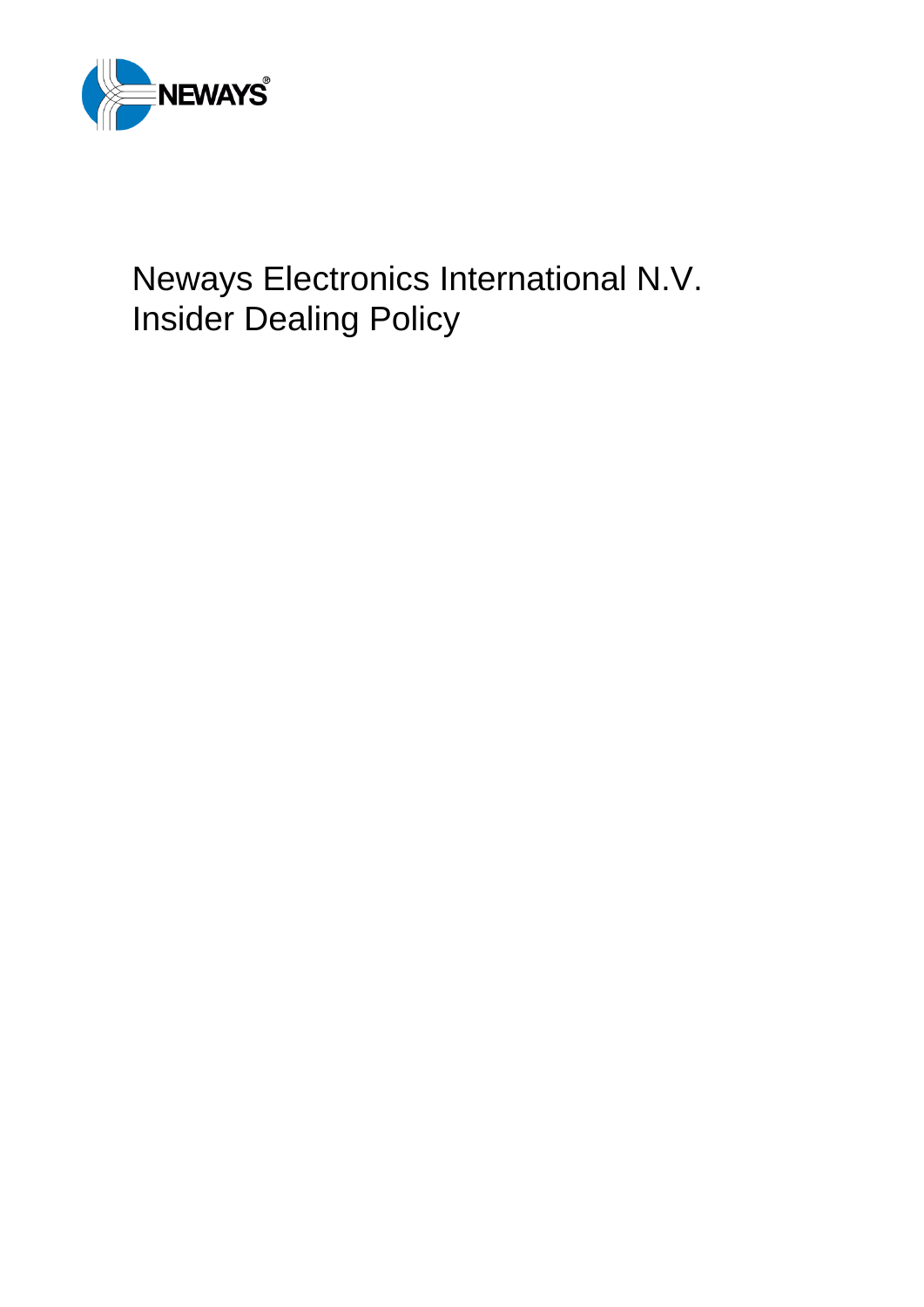

#### <span id="page-1-0"></span>**INTRODUCTION**

Insider dealing conflicts with the basic principle that everyone dealing on a stock exchange should simultaneously have access to the same information. Everyone involved with Neways is responsible for keeping Inside Information confidential. If a person has Inside Information, he should not Deal in Neways Securities.

This policy is intended to ensure that all Neways Employees (for this purpose, including members of the Management Board and Supervisory Board) comply with rules on insider dealing. It intends to limit the risk of Neways's good reputation and business integrity being harmed as a result of prohibited or undesirable dealing in Neways Securities. Failure to comply with the rules in this policy may lead to disciplinary or other actions and/or severe penalties as described in and referred to in clause [6](#page-9-0) of this policy.

For questions relating to this policy, please contact the Compliance Officer:

Paul de Koning [\(paul.de.koning@newayselectronics.com](mailto:paul.de.koning@newayselectronics.com) / T:0621291974)

Or the deputy Compliance Officer:

Peter Wisse [\(peter.wisse@newaysinternational.com](mailto:peter.wisse@newaysinternational.co) / T: 0653128489)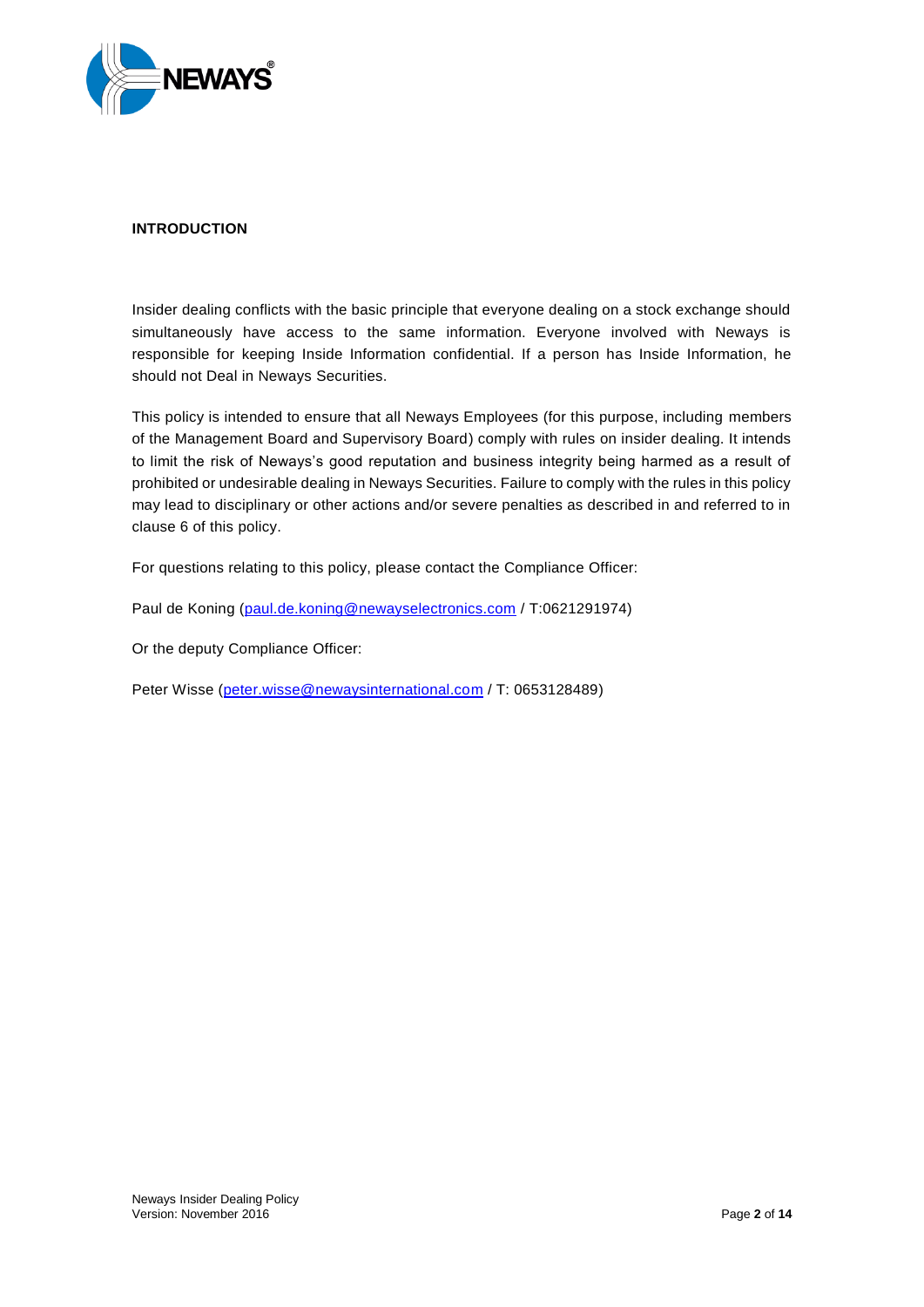

# <span id="page-2-0"></span>**TABLE OF CONTENTS**

# Page

| 1                                                                     |     |                                                                             |  |  |  |  |
|-----------------------------------------------------------------------|-----|-----------------------------------------------------------------------------|--|--|--|--|
| 2                                                                     |     |                                                                             |  |  |  |  |
|                                                                       | 2.1 |                                                                             |  |  |  |  |
|                                                                       | 2.2 |                                                                             |  |  |  |  |
|                                                                       | 2.3 |                                                                             |  |  |  |  |
|                                                                       | 2.4 |                                                                             |  |  |  |  |
|                                                                       | 2.5 | No Dealing in Neways Securities in violation of Neways instructions 5       |  |  |  |  |
|                                                                       | 2.6 |                                                                             |  |  |  |  |
|                                                                       | 2.7 |                                                                             |  |  |  |  |
| 3                                                                     |     | ADDITIONAL RULES FOR MEMBERS OF THE MANAGEMENT BOARD AND OF THE             |  |  |  |  |
|                                                                       |     |                                                                             |  |  |  |  |
|                                                                       | 3.1 |                                                                             |  |  |  |  |
|                                                                       | 3.2 |                                                                             |  |  |  |  |
|                                                                       | 3.3 |                                                                             |  |  |  |  |
|                                                                       | 3.4 | Obligation members Management Board and Supervisory Board relating to their |  |  |  |  |
|                                                                       |     |                                                                             |  |  |  |  |
| 4                                                                     |     |                                                                             |  |  |  |  |
| 5                                                                     |     |                                                                             |  |  |  |  |
| 6                                                                     |     |                                                                             |  |  |  |  |
| 7                                                                     |     |                                                                             |  |  |  |  |
|                                                                       | 7.1 |                                                                             |  |  |  |  |
|                                                                       | 7.2 |                                                                             |  |  |  |  |
|                                                                       | 7.3 |                                                                             |  |  |  |  |
|                                                                       |     |                                                                             |  |  |  |  |
| ANNEX 2: NON-EXHAUSTIVE LIST OF TRANSACTIONS THAT MUST BE NOTIFIED BY |     |                                                                             |  |  |  |  |
|                                                                       |     | MEMBERS OF THE MANAGEMENT BOARD AND SUPERVISORY BOARD AND                   |  |  |  |  |
|                                                                       |     |                                                                             |  |  |  |  |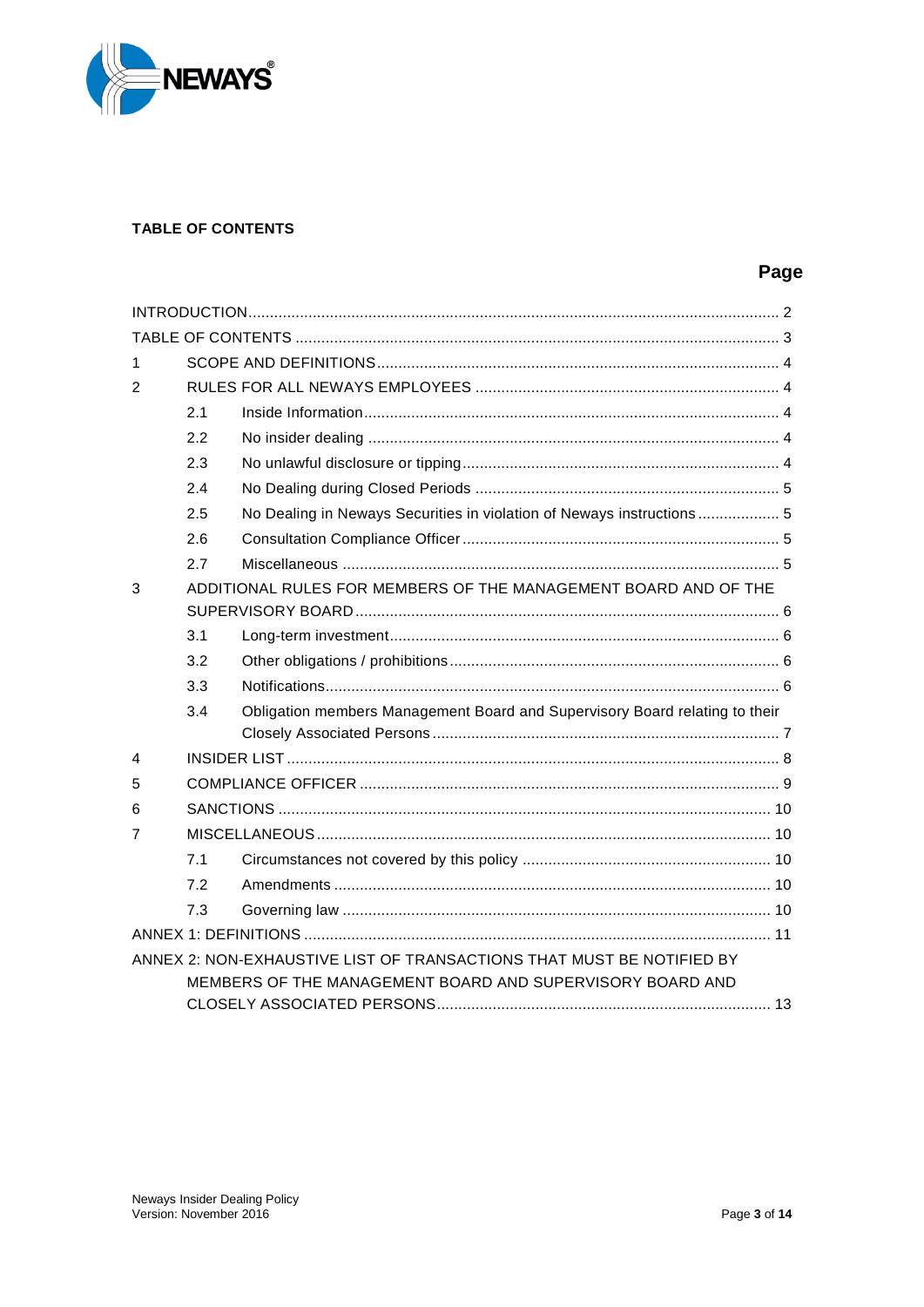

#### <span id="page-3-0"></span>**1 SCOPE AND DEFINITIONS**

- **1.1** This policy applies to all persons working, under a contract of employment or otherwise, for Neways, including independent contractors (*zelfstandigen zonder personeel*) and members of the Management Board and of the Supervisory Board (together referred to in this policy as "Neways Employees"). As indicated in this policy, certain parts of this policy apply to a particular group of people within Neways only, such as members of the Management Board and Supervisory Board.
- **1.2** Certain capitalised terms used in this policy have the meaning set out in Annex 1 (*Definitions*) to this policy. All references in the male form should be understood to also include the female form.

#### <span id="page-3-1"></span>**2 RULES FOR ALL NEWAYS EMPLOYEES**

#### <span id="page-3-2"></span>**2.1 Inside Information**

Inside Information is a crucial term in this policy. In relation to Neways, Inside Information essentially refers to undisclosed information that could affect the trading price of Neways shares or other Neways Securities. Please see Annex 1 to this policy for its full legal definition.

#### <span id="page-3-3"></span>**2.2 No insider dealing**

- 2.2.1 If a Neways Employee possesses Inside Information, he may not use that information to Deal, or attempt to Deal, in Neways Securities. A cancellation or amendment of an order concerning Neways Securities is also considered Dealing.
- 2.2.2 This prohibition does not apply if the Neways Employee Deals in discharge of an obligation that has become due in good faith (and not to circumvent the insider dealing prohibition or for any other illegitimate reason) and where (a) the obligation results from an order placed or an agreement concluded, or (b) the transaction is carried out to satisfy a legal or regulatory obligation that arose, before the Neways Employee concerned possessed Inside Information.

#### <span id="page-3-4"></span>**2.3 No unlawful disclosure or tipping**

- 2.3.1 A Neways Employee may not disclose Inside Information to anyone else, except where the disclosure is made strictly as part of the Neways Employee's regular duty or function and the recipient of the Inside Information is under an obligation of confidentiality.
- 2.3.2 A Neways Employee may not whilst in the possession of Inside Information recommend or induce anyone to engage in Dealing in Neways Securities.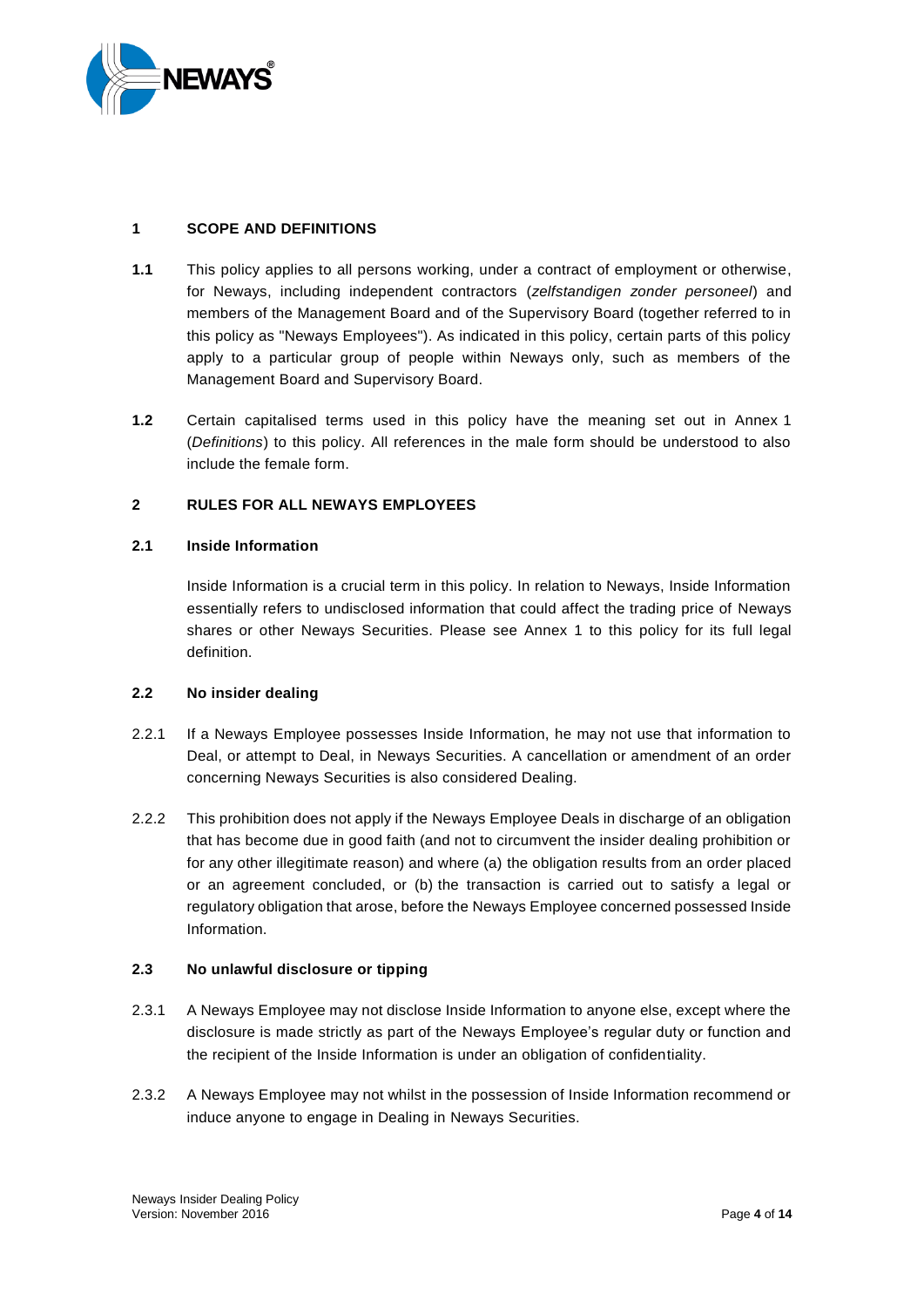

#### <span id="page-4-0"></span>**2.4 No Dealing during Closed Periods**

- 2.4.1 Members of the Management Board and Supervisory Board, and Neways Employees so instructed by the Compliance Officer may not Deal in Neways Securities during a Closed Period, regardless of whether they possesses Inside Information.
- <span id="page-4-4"></span>2.4.2 The Closed Periods are:
	- (a) the period from 1 January until the publication day of the Neways annual financial statements; and
	- (b) the period from 1 April until the publication day of the Neways first quarterly interim trading update; and
	- (c) the period from 1 July until the publication day of the Neways semi-annual financial statements; and
	- (d) the period from 1 October until the publication day of the Neways third quarterly interim trading update.
- 2.4.3 The Compliance Officer will communicate the specific dates of the Closed Periods in any financial year on the Neways Intranet site *Communication* prior to the start of the financial year. Any changes or additions will be announced in the same manner.

#### <span id="page-4-1"></span>**2.5 No Dealing in Neways Securities in violation of Neways instructions**

A Neways Employee may not Deal in Neways Securities when the Compliance Officer has prohibited him from doing so, regardless of whether he possesses Inside Information.

#### <span id="page-4-2"></span>**2.6 Consultation Compliance Officer**

A Neways Employee may consult the Compliance Officer on whether a particular Dealing or other behaviour is allowed under this clause [2](#page-3-1) (see also clause [5.4](#page-9-5) of this policy).

#### <span id="page-4-3"></span>**2.7 Miscellaneous**

The restrictions included in clauses [2.4](#page-4-0) and 2.5 will continue to have effect until six months after the date on which the Neways Employee will have ceased to be employed by Neways or will have ceased to occupy the relevant position with Neways, and without prejudice to the statutory market abuse prohibitions.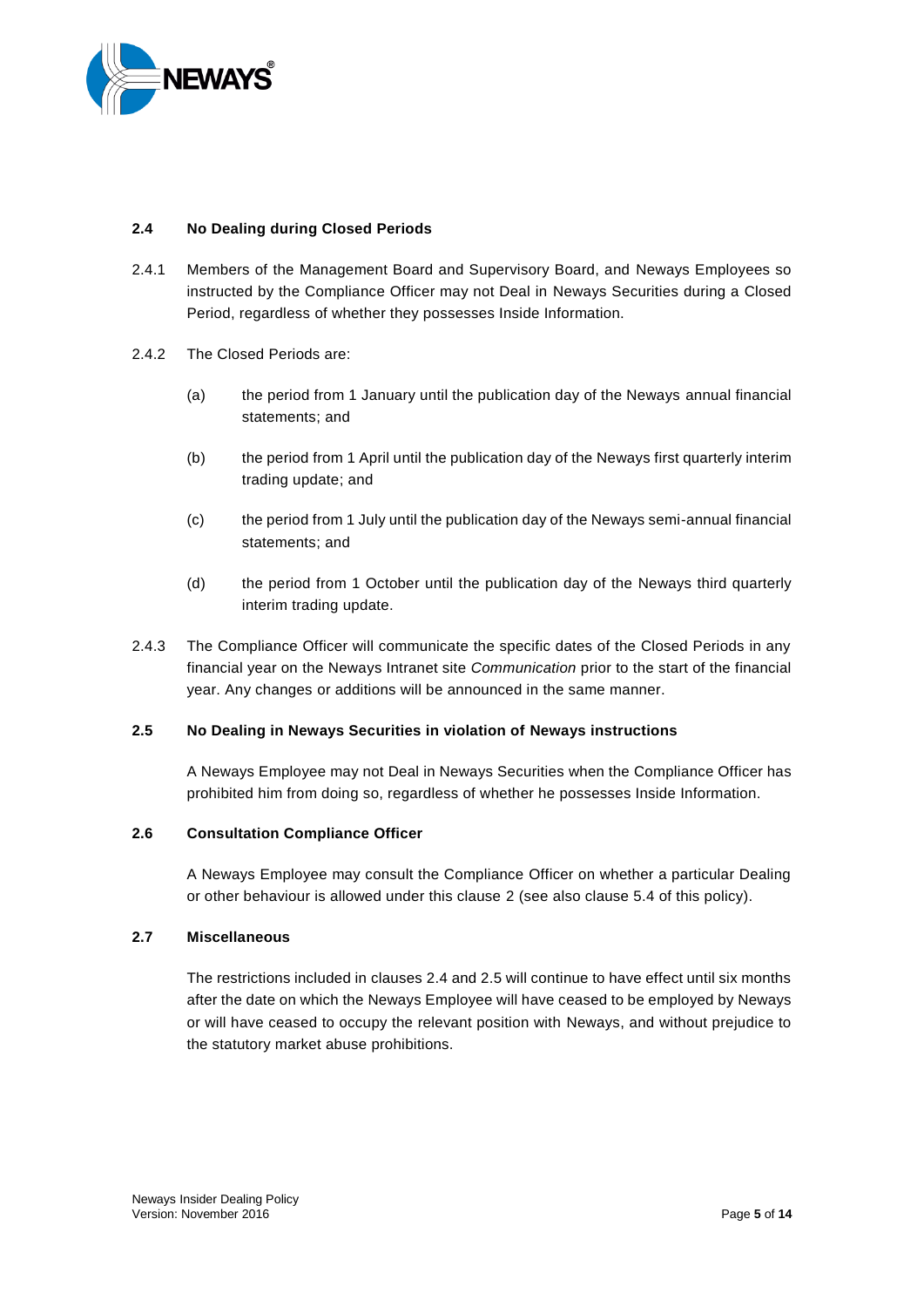

# <span id="page-5-0"></span>**3 ADDITIONAL RULES FOR MEMBERS OF THE MANAGEMENT BOARD AND OF THE SUPERVISORY BOARD**

#### <span id="page-5-1"></span>**3.1 Long-term investment**

If a member of the Management Board or of the Supervisory Board holds Neways Securities, he must hold these for long-term investment purposes with the exception of Company Securities received as remuneration, such as performance shares. This obligation will continue to have effect until six months after the date on which the Board Member will have ceased to be employed by Neways or will have ceased to occupy that position with Neways.

#### <span id="page-5-2"></span>**3.2 Other obligations / prohibitions**

- 3.2.1 Other obligations / prohibitions applicable to the members of the Management Board or of the Supervisory Board
	- no intra six months trading (exemption: exercise of options and sale of shares obtained by executing options)
	- no writing of options for Company shares
	- no options for Company shares with an expiry period shorter than six months
	- no naked short sales
- 3.2.2 The restrictions in this clause will continue to have effect until six months after the date on which the member of the Management Board or Supervisory Board will have ceased to be employed by Neways or will have ceased to occupy that position with Neways.

#### <span id="page-5-3"></span>**3.3 Notifications**

- <span id="page-5-5"></span><span id="page-5-4"></span>3.3.1 Each member of the Management board or of the Supervisory Board must make notifications to both the AFM and the Compliance Officer of the following at the time indicated:
	- (a) **without delay: each change**, in number and/or type, in his share and/or voting interest in Neways. In this context, "share" also includes rights to obtain shares, such as options. A change in the type of interest will, for example, occur if an option is exercised and consequently shares are obtained;
	- (b) **promptly and ultimately within 3 business days: every transaction** in Neways Securities conducted by him or on his account. A non-exhaustive list of transactions that must be notified is included in Annex 2 to this policy.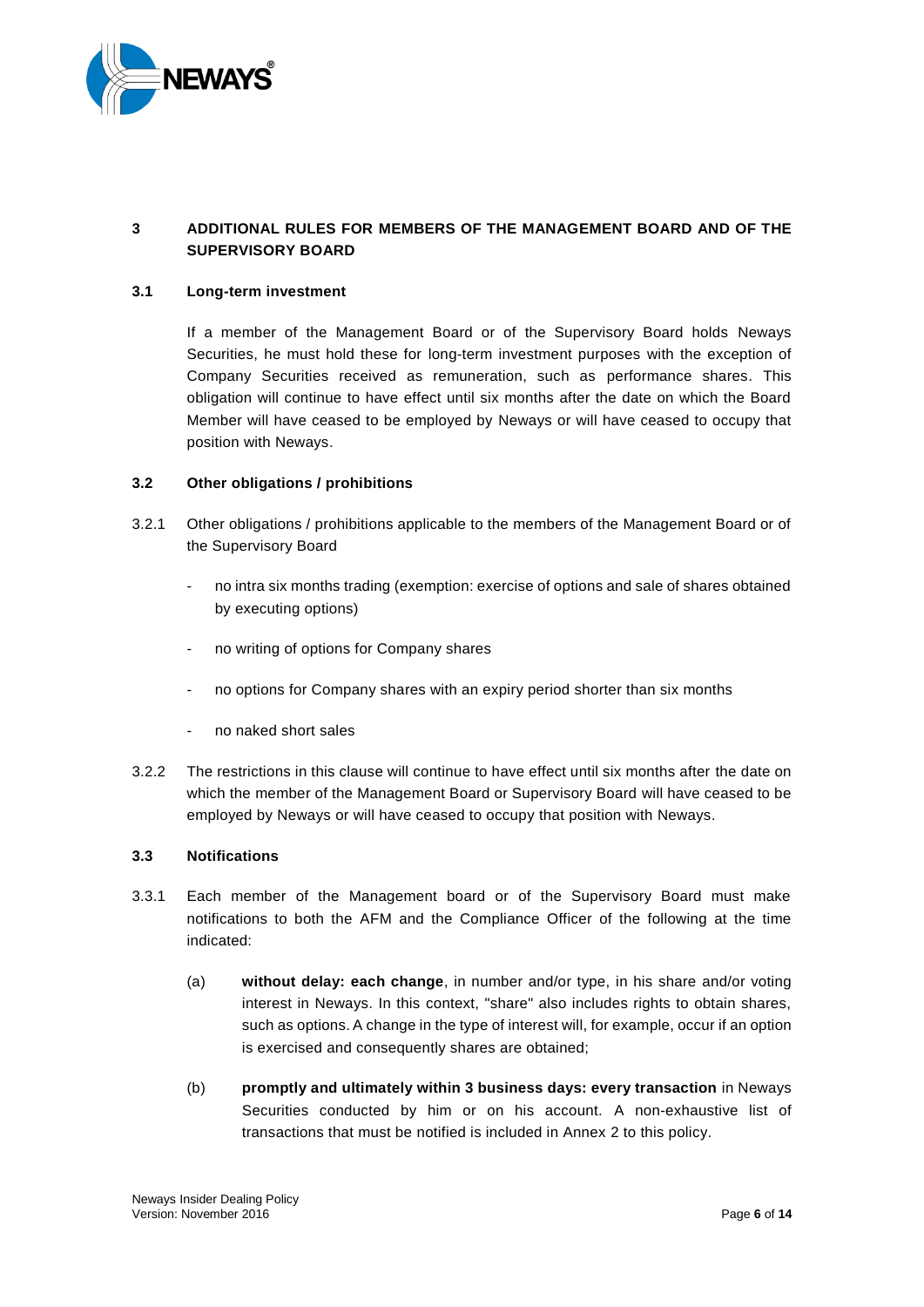

- (c) **within two weeks of the appointment** as a member of the Management Board or Supervisory Board: his **holding** in Neways shares or voting rights.
- 3.3.2 The notifications referred to in clause [3.3.1\(a\)](#page-5-4) and [\(b\)](#page-5-5) can be combined if and to the extent permitted by law.
- 3.3.3 Members of the Management Board or of the Supervisory Board must instruct any person arranging or executing transactions on their behalf, such as an individual portfolio manager, to timely inform them of any transaction that is notifiable under this clause, or to make the required notifications on their behalf.
- 3.3.4 The notifications referred to in clause [3.3.1\(b\)](#page-5-4) do not need to be made until all transactions within a calendar year have reached a total amount of EUR 5,000 (calculated without netting). Any subsequent transaction must be notified as set forth in this clause.
- <span id="page-6-1"></span>3.3.5 Members of the Management Board and of the Supervisory Board may request the Compliance Officer to submit the necessary notifications to the AFM on their behalf. The request must be made in writing. The Compliance Officer must have received the request before 13:00 hours CET on the third business day prior to the intended date of the transaction (or other event triggering the notification requirement). The request must be accompanied by a draft containing all details (to the extent available) that must be notified to the AFM. On the date of the transaction (or other notification trigger event) the members of the Management Board and of the Supervisory Board must confirm (or amend) these details. The Compliance Officer may pose additional requirements in order to ascertain due and timely notification to the AFM. Members of the Management Board and of the Supervisory Board will at all times remain responsible themselves for notifications to the AFM made on their behalf.

# <span id="page-6-0"></span>**3.4 Obligation members Management Board and Supervisory Board relating to their Closely Associated Persons**

- 3.4.1 Members of the Management Board and of the Supervisory Board must inform the Compliance Officer of all persons that qualify as their Closely Associated Persons. See Annex 1 accompanying these rules for the full legal definition of Closely Associated Persons. These persons include spouses, certain other relatives and certain legal entities managed or controlled by members of the Management Board or Supervisory Board or their Closely Associated Persons.
- 3.4.2 Members of the Management Board and of the Supervisory Board must inform their Closely Associated Persons in writing (and keep a copy thereof) of their duty to notify the AFM and the Compliance Officer promptly and no later than 3 business days of every transaction in Neways Securities.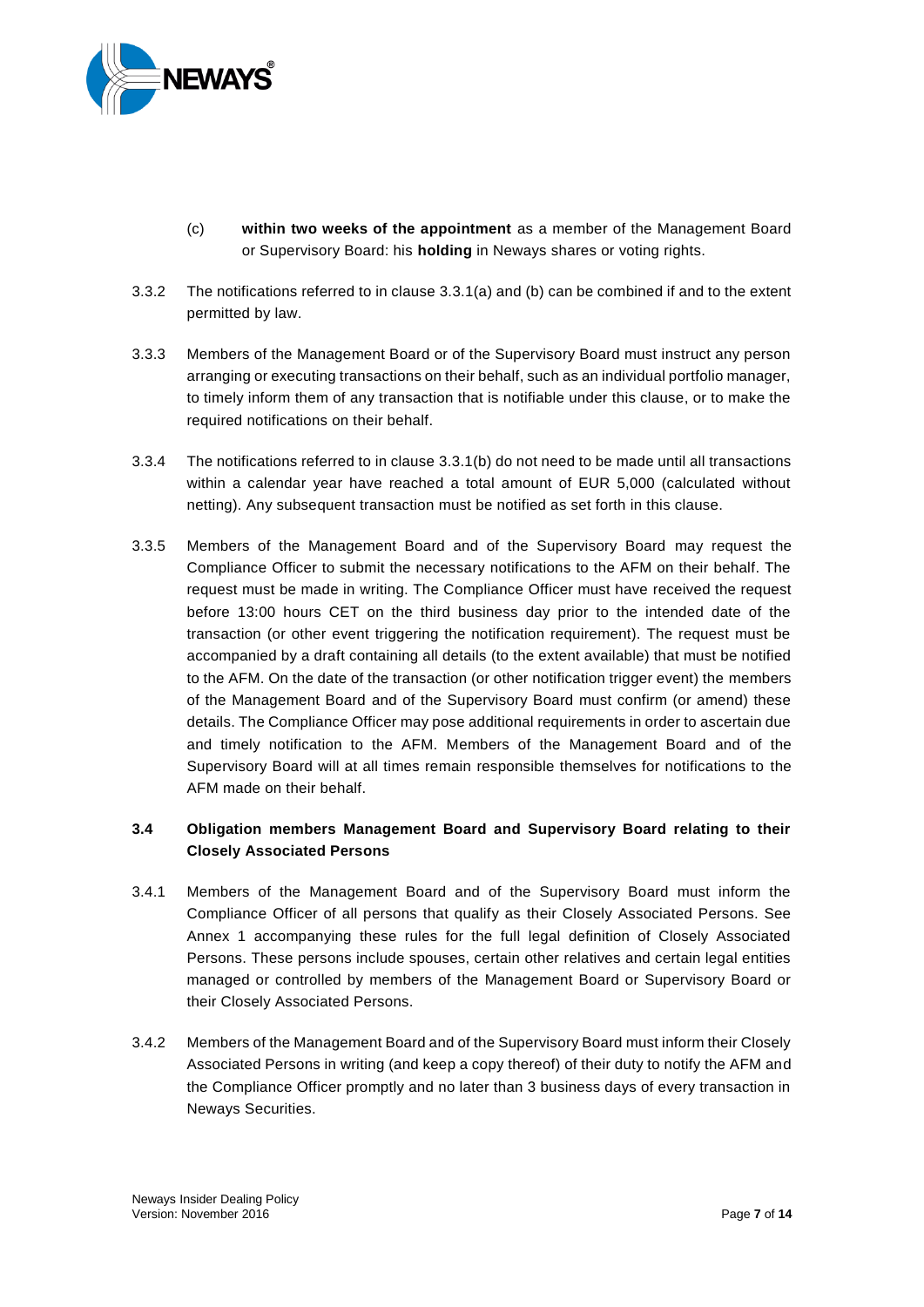

3.4.3 Closely Associate Persons to members of the Management Board and of the Supervisory Board may request the Compliance Officer to submit the necessary notifications to the AFM on their behalf, in the same manner a set forth in relation to members of the Management Board or Supervisory Board in clause [3.3.5](#page-6-1) of this policy. Closely Associated Persons will at all times remain responsible themselves for notifications to the AFM made on their behalf.

#### <span id="page-7-0"></span>**4 INSIDER LIST**

- **4.1** Pursuant to Neways legal obligations under the European Market Abuse Regulation ((EU) No 596/2014), Neways will keep a list of persons who have or may have access to Inside Information (the "insider list"). The insider list is divided into separate sections relating to different Inside Information, as well as a section with the details of Neways Permanent Insiders. New sections will be added to the insider list upon the identification of new Inside Information. The various sections of the insider list will be maintained by either the Compliance Officer or a person working on the relevant project or event.
- **4.2** The insider list includes the following details of individuals who have access to Inside Information:
	- (a) First name(s) and surname(s), as well as birth surname(s);
	- (b) Professional telephone number(s);
	- (c) Company name and address;
	- (d) Function and reason for being insider;
	- (e) Date and time at which a person obtained access to Inside Information, or, in relation to Neways Permanent Insiders, date and time at which a person was included in the permanent insider section;
	- (f) Date and time at which a person ceased to have access to Inside Information.
- **4.3** Neways is the data controller with regard to the processing of personal data (to be) included in the insider list and may only use these data in accordance with applicable laws and the Neways privacy policy, and for the following purposes:
	- (a) Keeping the list in accordance with this policy;
	- (b) Complying with legal obligations, including the European Market Abuse Regulation ((EU) No 596/2014) and complying with requests from the AFM or another competent authority;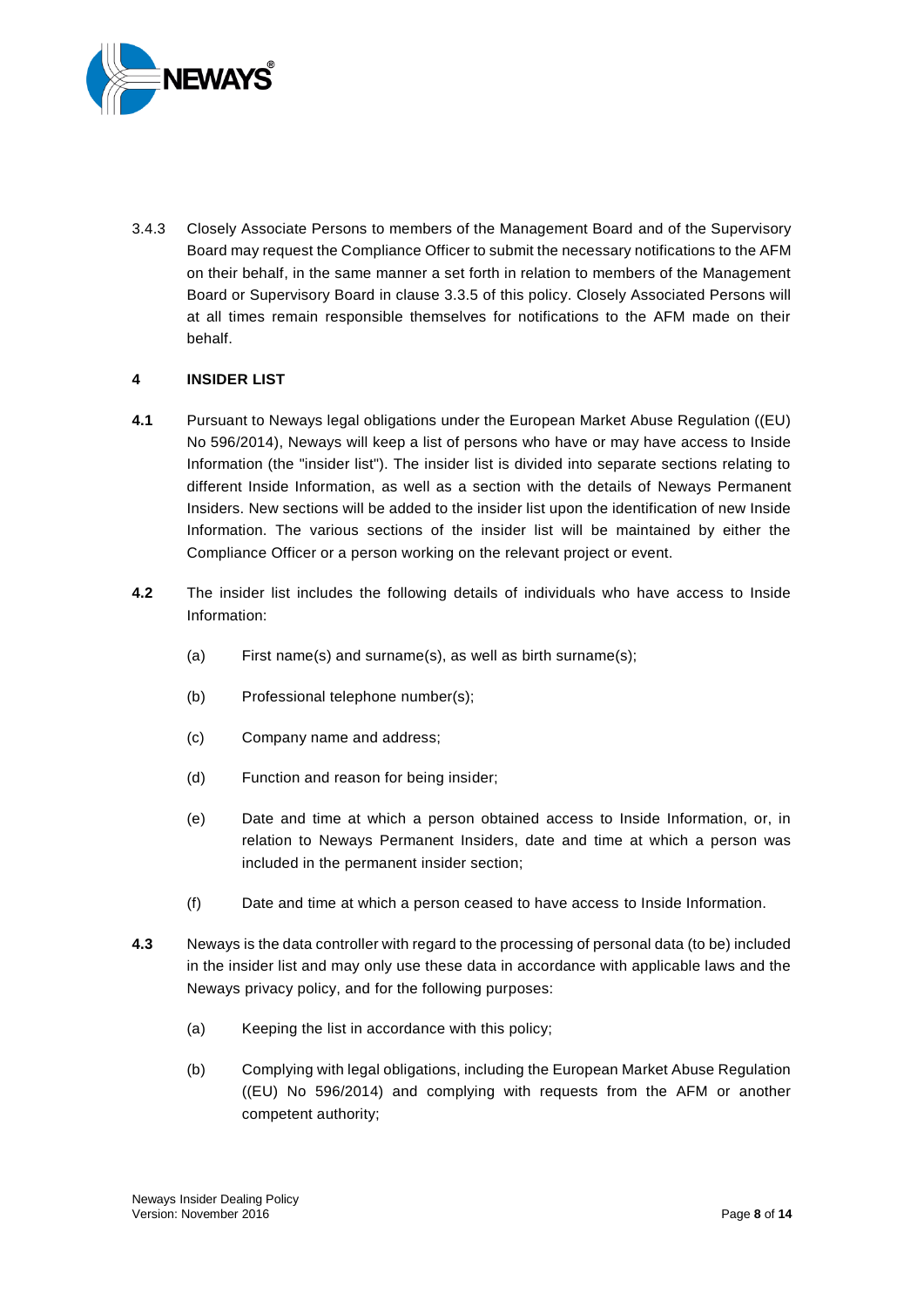

- (c) Controlling the flow of Inside Information, thereby managing Neways confidentiality duties;
- (d) Informing certain Neways Employees of Closed Periods;
- (e) Informing Neways Employees of which other persons are in the same section of the insider list; and
- (f) Holding or commissioning an inquiry into transactions conducted by or on behalf of a Neways Employee with a member of the Management Board or of the Supervisory Board.
- **4.4** Neways will retain the data in the list in accordance with Neways Record Retention Policy. The insider list and all updates thereof will be dated. Neways will retain the insider list for a period of at least five years after it is drawn up or updated. If such data is necessary for an internal or external investigation, the resolution of a dispute or in connection with legal proceedings, Neways will retain the relevant data until the relevant investigation, dispute or legal proceeding has ended.
- **4.5** Neways will inform a Neways Employee of his inclusion in the insider list. A Neways Employee included in the insider list must acknowledge in writing that he is aware of his duties as set forth in this policy, as well as the applicable sanctions included and referred to in clause [6](#page-9-0) of this policy.
- **4.6** Neways may provide information from the insider list to the AFM or other competent authorities upon their request. Information of the insider list will not be supplied to other parties, except when required or allowed by law or if a legitimate interest of Neways requires this.
- **4.7** Persons included in the insider list are entitled to review the personal data processed by Neways and request necessary amendments. Persons may also request to see which other persons are likewise included in the relevant section of the insider list.

#### <span id="page-8-0"></span>**5 COMPLIANCE OFFICER**

- **5.1** The Management Board will announce who has been appointed as Compliance Officer and where he can be reached. The Compliance Officer may, in consultation with the Management Board, appoint one or more deputies to carry out his duties and powers.
- **5.2** The Compliance Officer has the duties and powers granted to him in this policy. The Management Board may grant additional duties or powers to the Compliance Officer.
- **5.3** The Compliance Officer may in exceptional circumstances and in consultation with a member of the Management Board grant dispensation from prohibitions, restrictions or obligations included in this policy, to the extent permitted by law.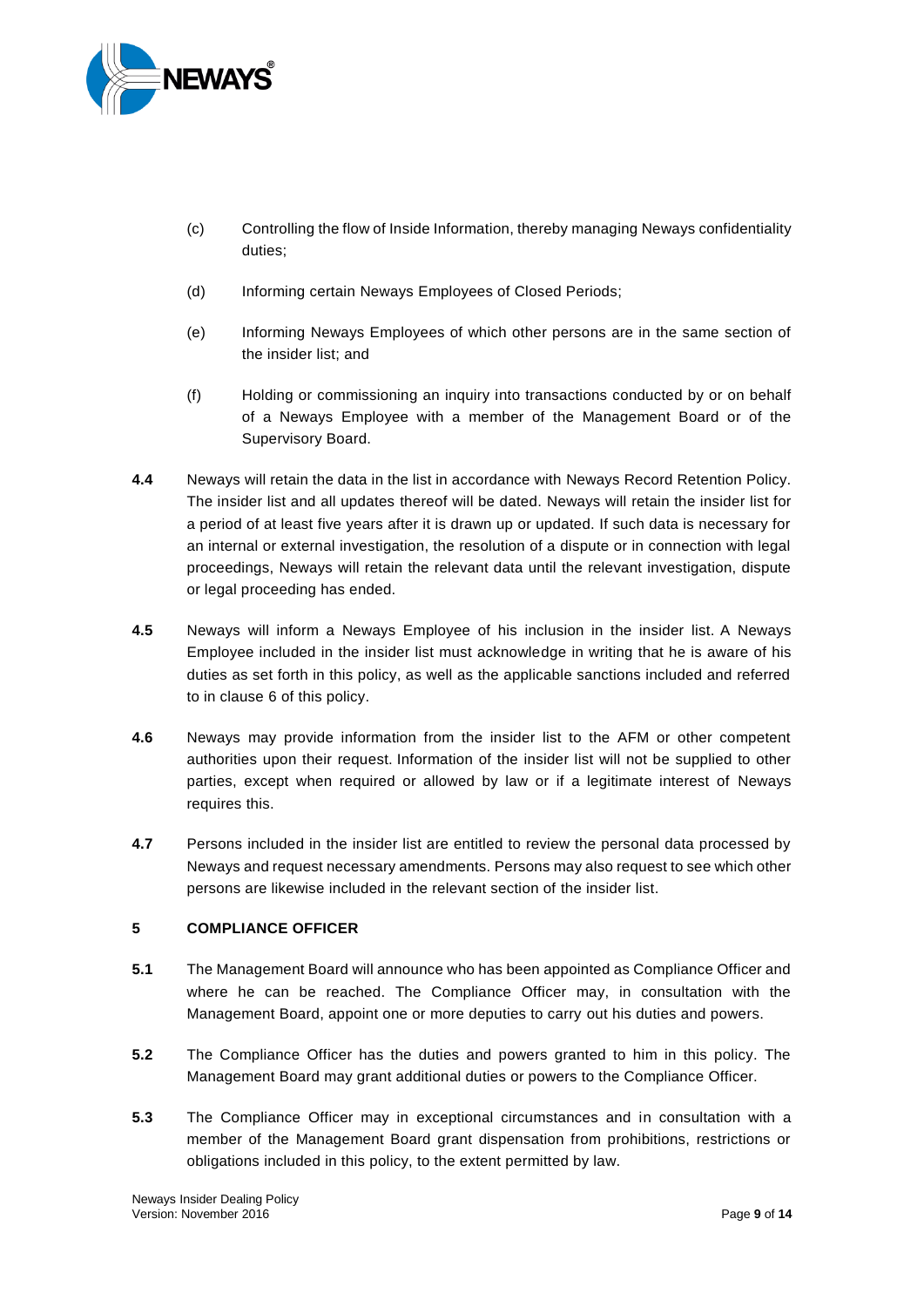

- <span id="page-9-5"></span>**5.4** Neways Employees and Closely Associated Persons with members of the Management Board or of the Supervisory Board may request the Compliance Officer as to whether a prohibition, restriction or obligation contained in this policy applies to them. If a Neways Employee is in doubt as to whether a prohibition or obligation applies, it is advisable that he contacts the Compliance Officer and seeks advice. Neways Employees will at all times remain fully responsible for compliance with this policy and the law.
- **5.5** The Compliance Officer is authorised to hold or commission an inquiry into transactions conducted by or on behalf a Neways Employee or a Person Closely Associated with members of the Management Board or Supervisory Board. The Compliance Officer may report the outcome of the inquiry to the chairman of the Supervisory Board and/or other members of the Management Board or Supervisory Board if deemed appropriate.

#### <span id="page-9-0"></span>**6 SANCTIONS**

- **6.1** In the event of a violation of any provision of these rules, Neways or, as the case may be, the employer reserves the right to impose any sanctions which it is entitled to impose pursuant to the law and/or the (employment) agreement with the person in question. Such possible sanctions include termination of the (employment) agreement with the person involved, by way of summary dismissal or otherwise.
- **6.2** A description of the market abuse prohibitions under the European Market Abuse Regulation ((EU) No 596/2014) and related maximum sanctions can be found through the website of the AFM (www.afm.nl).

#### <span id="page-9-1"></span>**7 MISCELLANEOUS**

#### <span id="page-9-2"></span>**7.1 Circumstances not covered by this policy**

The Management Board has the right to take decisions in any circumstances not covered by this policy, provided that he does so in accordance with any applicable statutory provisions including the Market Abuse Regulation.

#### <span id="page-9-3"></span>**7.2 Amendments**

The provisions of this policy may be amended and/or supplemented by a resolution of the Management Board. Amendments and supplements will enter into force from the moment that they are announced, unless the announcement specifies otherwise.

#### <span id="page-9-4"></span>**7.3 Governing law**

This policy is governed by Dutch law.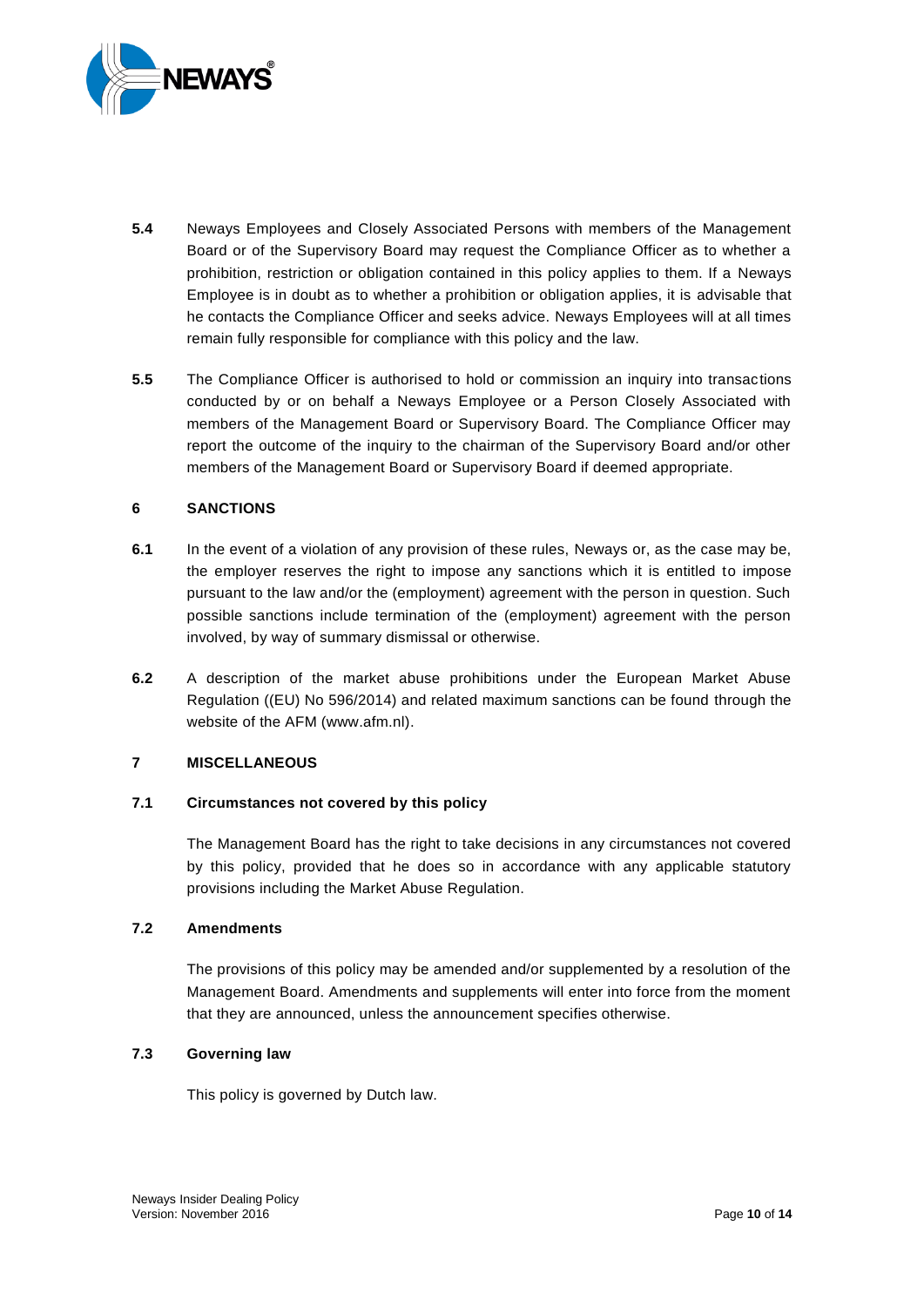

# <span id="page-10-0"></span>**ANNEX 1: DEFINITIONS**

| AFM                               | Netherlands Authority for the Financial Markets (Stichting<br>Autoriteit Financiële Markten)       |                                                                                                                                                                                                                                                                                                                                                                             |  |
|-----------------------------------|----------------------------------------------------------------------------------------------------|-----------------------------------------------------------------------------------------------------------------------------------------------------------------------------------------------------------------------------------------------------------------------------------------------------------------------------------------------------------------------------|--|
| <b>Closed Period</b>              |                                                                                                    | Periods defined in clause 2.4.2 of this policy.                                                                                                                                                                                                                                                                                                                             |  |
| <b>Closely Associated Persons</b> | (a)                                                                                                | a spouse, or a partner considered to be equivalent to<br>a spouse in accordance with national law;                                                                                                                                                                                                                                                                          |  |
|                                   | (b)                                                                                                | a dependent child, in accordance with national law;                                                                                                                                                                                                                                                                                                                         |  |
|                                   | (c)                                                                                                | a relative who has shared the same household for at<br>least one year on the date of the transaction<br>concerned; or                                                                                                                                                                                                                                                       |  |
|                                   | (d)                                                                                                | a legal person, trust or partnership, the managerial<br>responsibilities of which are discharged by a person<br>referred to in point (a), (b) or (c), which is directly or<br>indirectly controlled by such a person, which is set up<br>for the benefit of such a person, or the economic<br>interests of which are substantially equivalent to<br>those of such a person. |  |
| Neways                            |                                                                                                    | Neways Electronics International N.V.                                                                                                                                                                                                                                                                                                                                       |  |
| Neways Employees                  | otherwise<br>Board.                                                                                | Persons working, under a contract of employment, or<br>performing<br>tasks<br>for<br>Neways,<br>including<br>independent contractors (zelfstandigen zonder personeel)<br>and members of the Management Board and Supervisory                                                                                                                                                |  |
| <b>Neways Permanent Insiders</b>  | Persons who have access at all times to all inside information<br>within the issuer.               |                                                                                                                                                                                                                                                                                                                                                                             |  |
|                                   |                                                                                                    | Neways Permanent Insiders are or will be placed on the<br>permanent part of Neways's insider list, and receive an e-mail<br>informing them thereof.                                                                                                                                                                                                                         |  |
| <b>Neways Securities</b>          | Neways shares or debt instruments, or derivatives or other<br>financial instruments linked to them |                                                                                                                                                                                                                                                                                                                                                                             |  |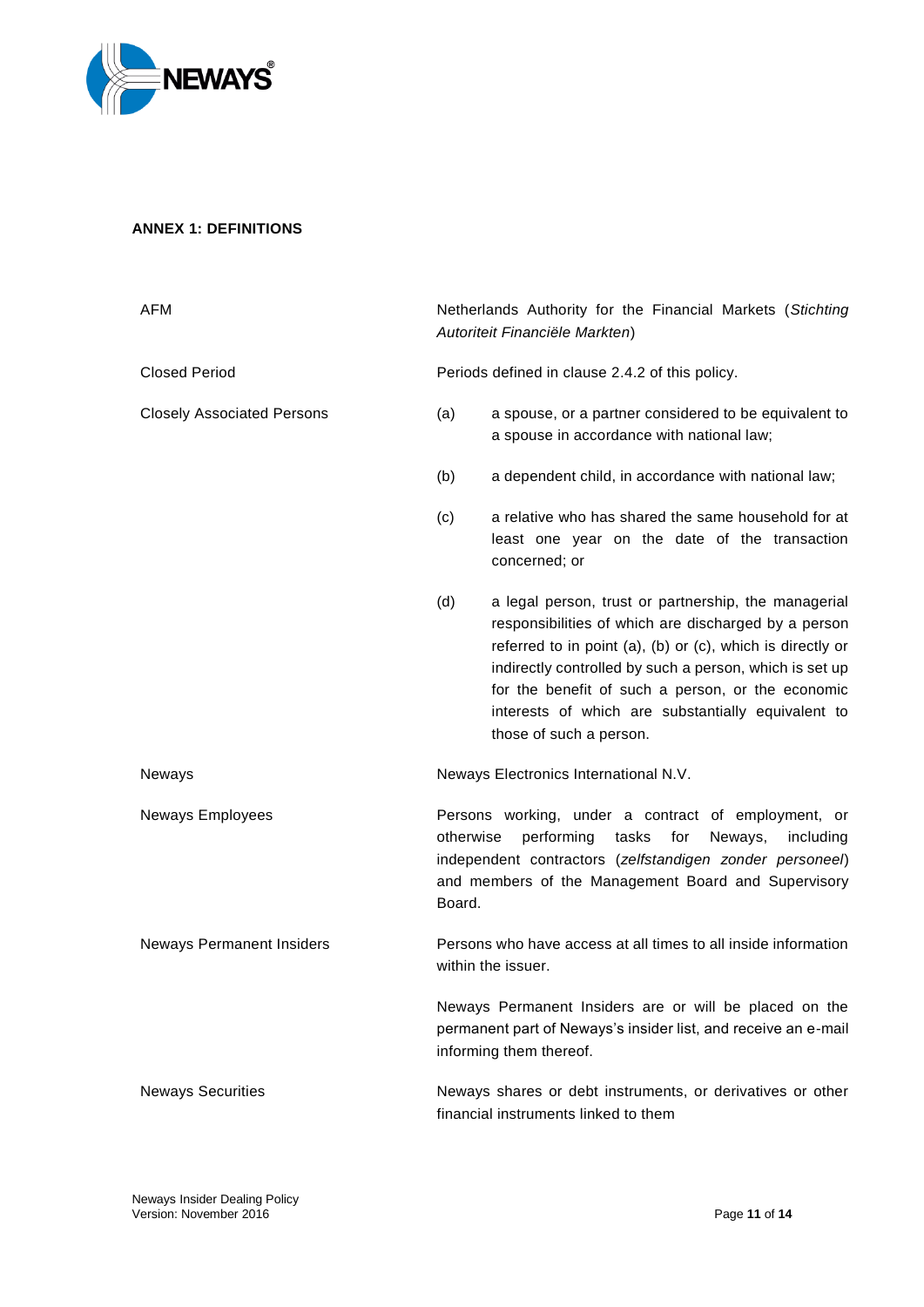

| Deal or Dealing          | Acquiring or disposing of, or conducting any other transaction<br>on a person's own account or for the account of a third party,<br>directly or indirectly, relating to, financial instruments                                                                                                                                                                                               |
|--------------------------|----------------------------------------------------------------------------------------------------------------------------------------------------------------------------------------------------------------------------------------------------------------------------------------------------------------------------------------------------------------------------------------------|
|                          | A cancellation or amendment of an order concerning a<br>financial instrument is also considered to be a Deal.                                                                                                                                                                                                                                                                                |
| Inside Information       | Information of a precise nature, which has not been made<br>public, relating, directly or indirectly, to Neways or to one or<br>more financial instruments (including Neways Securities), and<br>which, if it were made public, would be likely to have a<br>significant effect on the prices of those financial instruments<br>or on the price of related derivative financial instruments. |
| Management Board         | Neways management board (Raad van Bestuur).                                                                                                                                                                                                                                                                                                                                                  |
| <b>Supervisory Board</b> | Neways supervisory board (Raad van Commissarissen)                                                                                                                                                                                                                                                                                                                                           |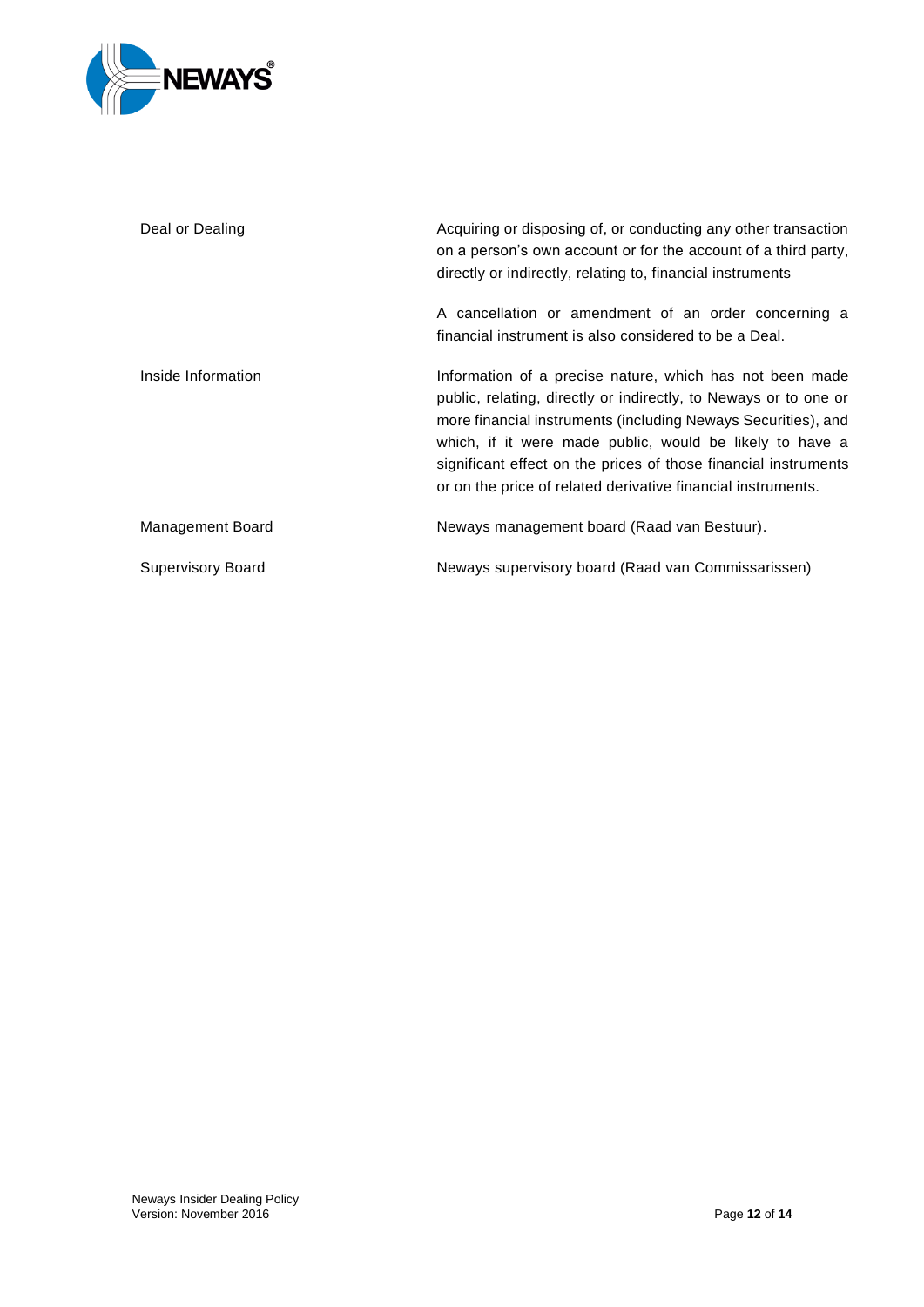

# <span id="page-12-0"></span>**ANNEX 2: NON-EXHAUSTIVE LIST OF TRANSACTIONS THAT MUST BE NOTIFIED BY MEMBERS OF THE MANAGEMENT BOARD AND SUPERVISORY BOARD AND CLOSELY ASSOCIATED PERSONS**

Transactions in Neways Securities which need to be notified to the AFM and Neways under Article 19 of the European Market Abuse Regulation ((EU) No 596/2014), include the following:

- a) acquisitions or disposals;
- b) transactions undertaken by persons professionally arranging or executing transactions or by another person on behalf of a Management Board member or a Person Closely Associated with a Board member, including where discretion is exercised (e.g. under an individual portfolio or asset management mandate);
- c) gifts and donations made or received, and inheritance received;
- d) acceptance or exercise of a stock option, including of a stock option granted to managers or employees as part of their remuneration package, and the disposal of shares stemming from the exercise of a stock option;
- e) subscription to a capital increase or debt instrument issuance;
- f) conditional transactions upon the occurrence of the conditions and actual execution of the transactions;
- g) automatic or non-automatic conversion of a financial instrument into another financial instrument, including the exchange of convertible bonds to shares;
- h) pledging (or a similar security interest), borrowing or lending by or on behalf of a Board member or Person Closely Associated with a Board member;
- i) short sale, subscription or exchange;
- j) entering into or exercise of equity swaps;
- k) transactions in or related to derivatives, including cash-settled transactions;
- l) entering into a contract for difference on a financial instrument of Neways or on emission allowances or auction products based thereon;
- m) acquisition, disposal or exercise of rights, including put and call options, and warrants;
- n) transactions in derivatives and financial instruments linked to a debt instrument of Neways, including credit default swaps;
- o) transactions executed in index-related products, baskets and derivatives, insofar as required by Article 19 of Regulation (EU) No 596/2014;
- p) transactions executed in shares or units of investment funds, including alternative investment funds (AIFs) referred to in Article 1 of Directive 2011/61/EU of the European Parliament and of the Council, insofar as required by Article 19 of Regulation (EU) No 596/2014<sup>2</sup> ;
- q) transactions executed by manager of an AIF in which the Board member or Person Closely Associated with the Board member have invested, insofar as required by Article 19 of Regulation (EU) No 596/2014<sup>2</sup> ; and